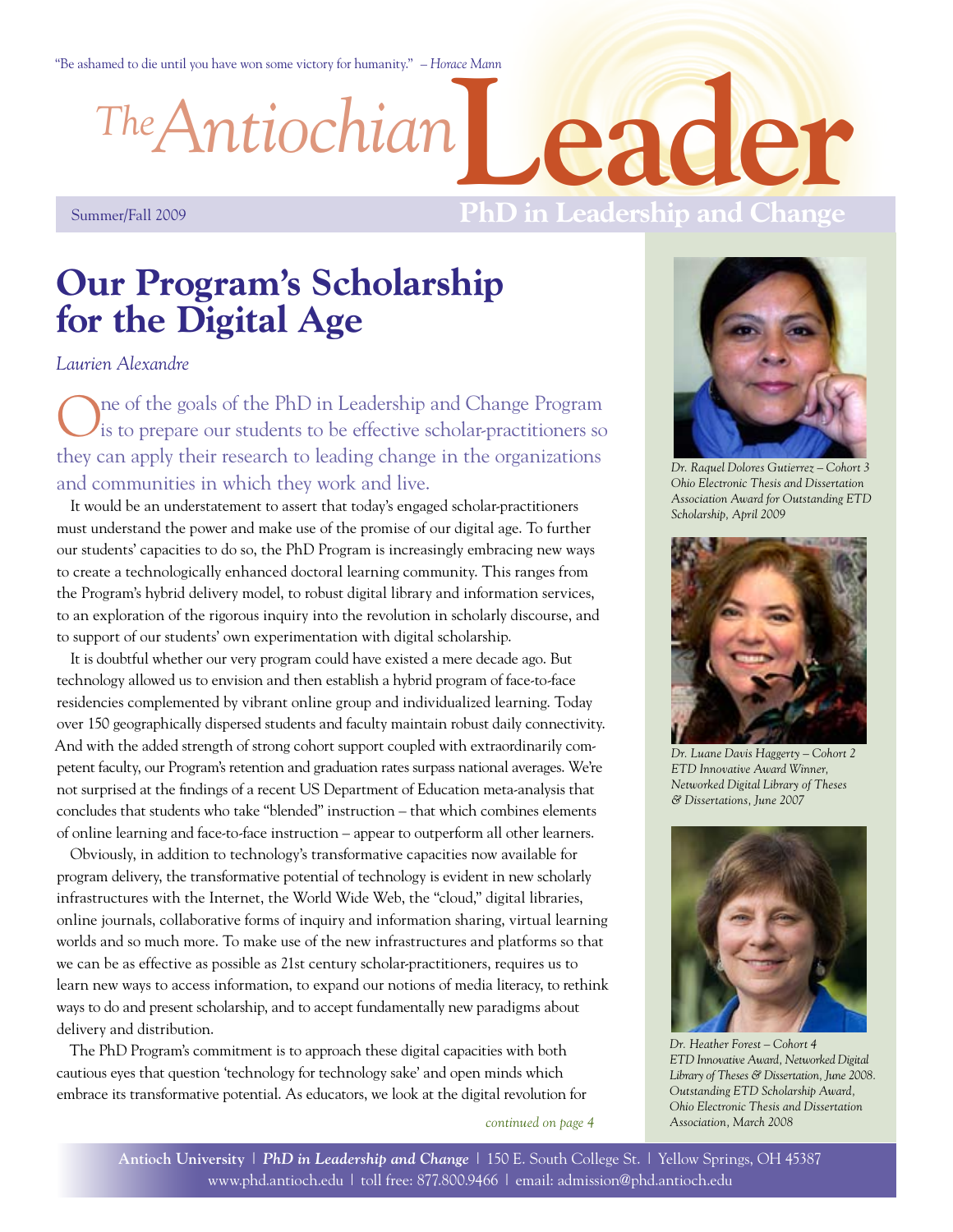# *Director's Notes*



*Excerpts from Commencement Address, 2009*

Last year when I stood before a similar group and talked about our challenges, the Great Economic Recession

had not yet brought the financial house down. Next to 9/11, Sept 15, 2008 – the day Lehman Brothers went bankrupt – was the costliest single day EVER in Wall Street's history. That was just the beginning. According to many economists, the next 19 days – just 19 days – was the end of an entire epoch. Many long-held assumptions about the stability of our institutions, the soundness of our infrastructure, and the responsibility of our national leaders and the reliability of our system's checks and balances were swept away.

Few of us in this room have been faced in our lifetimes with the magnitude of the collapse around us or the toll it has taken and continues to take on our communities, the nation and the world. Many have personally felt uncertainties that we had never felt before. Will my organization survive? Will my neighborhood be littered with foreclosures? Will I lose my house, my savings, my job? Can I take care of my parents and children? Can I pay for my doctoral program?

Even the smartest of strategies don't seem to be able to get us out of this – in fact, many of those strategies are exactly what got us into this mess – it was those smart financial minds that created the exotic investments, it was those smart intelligence reports that so misread global situations, and it was those smart regulators who somehow missed so many of the danger signs.

Now one full year into this crisis, one must ask, what is the role of leadership? First, to be clear, for me leadership is not only about the presidents, and the CEOs, and the power elites. I'm talking about leadership as the activity of any citizen from every walk of life to mobilize others to do something that aspires to be of mutual benefit and has socially useful outcomes – in the case of Antioch – those outcomes are about winning victories for humanity – from the smallest to the largest.

I believe in times of crisis the need is great for each and every one of us to hear and heed the call to lead in some way. It will take compassionate and flexible minds trained in rigorous cross-disciplinary thinking to effectively tackle the perplexing problems of our uncertain times.

How do we rebuild our financial institutions based on sustainable investments for the long-term?

How do we reform our health care system consistent with our belief that health is a right not a privilege?

How do we face down religious extremism and human intolerance and raise up human dignity and freedom?

Is there still time to save the planet from global warming?

The list is endless….

Leadership scholar, Ron Heifetz, talks about leadership as adaptive work – meaning, leadership is about addressing and reducing the gaps between our espoused values and our lived reality, like the questions posed above. Adaptive work is leadership when there are no easy answers. Despite the fact that in tough times people often seek leaders who say they have them, we know that demagoguery is not the way out.

In a special report in a recent *Harvard Business Review*, Heifetz and his co-authors suggest that certain leadership skills are

needed for our environment of urgency and uncertainty. We'll have to (1) *Foster adaptation* by helping people develop their next practices because current best practices just won't do (2) *Embrace disequilibrium*, by creating enough space for "safe" discomfort so that people will experiment with change but not so much that they retreat or flee. And (3) *Generate leadership in others*, by helping people find the opportunity to engage in experimentation that will innovate restorative actions for our changing times.

So I ask, are our Program's graduates any better prepared to take on this challenge than they were five years ago? Are they better able to lead and learn through these unbalanced times? My answer is yes because, if as some scholars suggest, learning is leading, then what our students have learned about learning may be especially helpful right now. If Heifetz is right, I am confident that they have the skills to find new practices, to live with safe discomfort and to support experimentation.

First, just being a doctoral student as an adult is, in and of itself, an unbalancing experience. In her most recent book, *The Third Chapter*, renowned Harvard sociologist, Sarah Lawrence-Lightfoot, talks about how adult learners find ways of "changing, adapting, mastering and channeling their energies, skills and passions into new domains of learning" and in the course of doing so, "they experience vulnerability and uncertainty, seek guidance and mentoring, rigor and spontaneity, and learn from both experimentation and failure."

This seems to be exactly what happens to our students. I venture to suggest that this confidence-doubt-confidence cycle happens with alarming frequency in the lives of our adult doctoral students. Somehow and somewhere along the way to their

*continued on next page*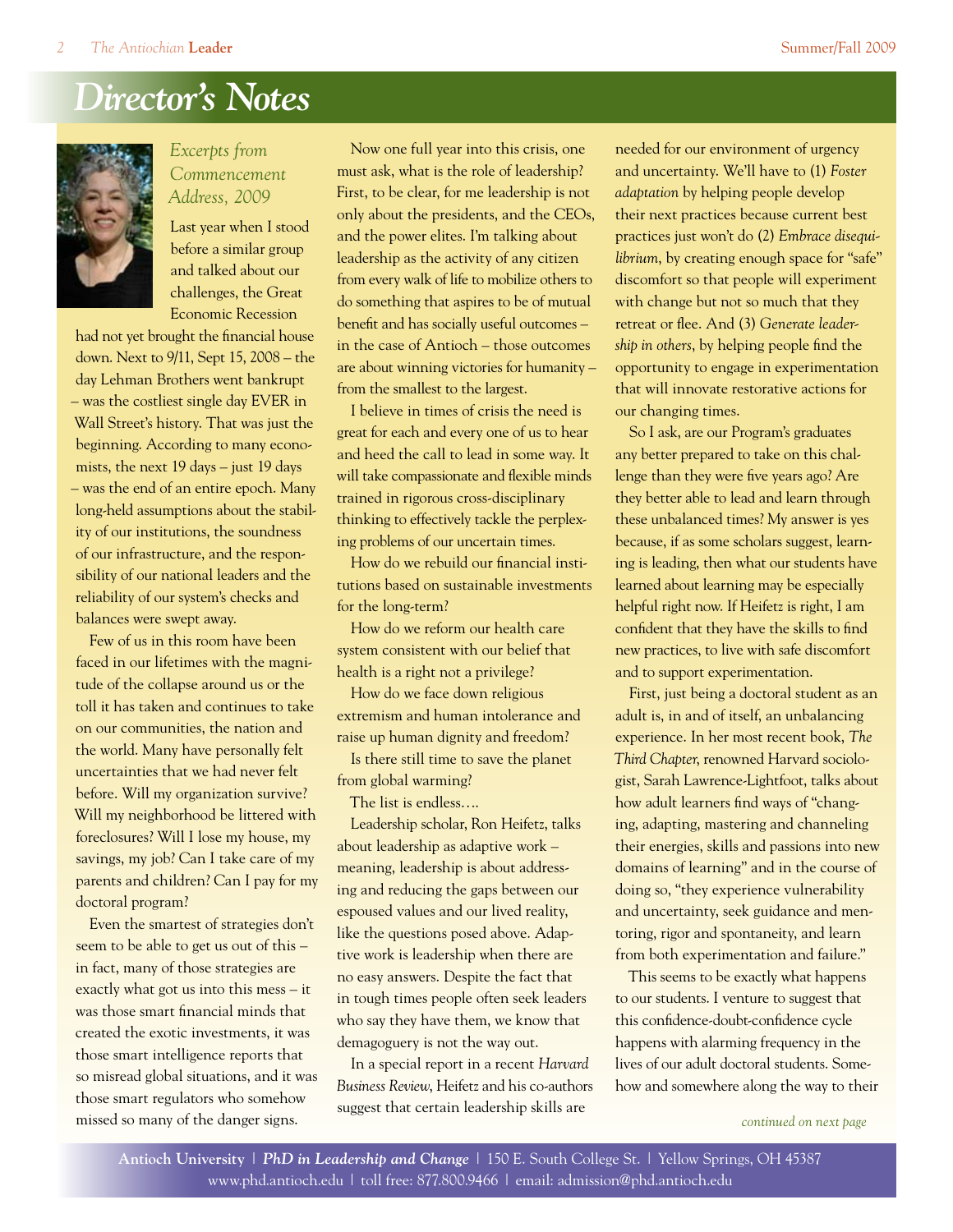#### **Director's Notes**

*continued from page 2*

PhD, our students get comfortable with not knowing and they figure out how to learn.

When I read their final reflective essays at the end of the Program I'm struck with the many comments about how they discovered their voice, found a new sense of authority and courage, reoriented their identities and reconstructed their priorities. They didn't come in thinking they were going to change their world, but they leave knowing that it will never be the same. Our graduates somehow managed their progress and regression, figured out how to deal with the inevitable vulnerabilities of not knowing the answers as they become knowledgeable, and they accepted setbacks as opportunities to learn along the path forward.

Doesn't this remind you of the leadership skills needed as we try to address the big questions of our day?

Fortunately, adult development theory gives us permission to no longer simply and only honor the agility of youth; we now can honor the developmental terrain as we age. Again, I turn to Sarah Lawrence-Lightfoot's description of the adult learner, which sounds much like the seasoned leader. She describes the learner as one for whom:

"Patience trumps speed, restraint trumps ambition, wisdom trumps IQ, leaving a legacy trumps making our mark, and a bit of humor saves us all."

So, to learn in unbalanced times is much like to lead in times of crisis

To practice patience

To go deeper rather than faster

To take risks and be open to adventures

To embrace oppositional forces

To be willing to sit with discomfort To discern and reflect

So to return to the question I posed earlier – while our graduates have clearly demonstrated they can learn in unbalanced times – are they now better prepared to lead in these times of crisis? I ask this because you, our students – are not just learners and members of the scholarly community – you are practitioners who have a responsibility to lead in this time of great uncertainty and imbalance.

Again, I find the words of Ron Heifetz are relevant, when he writes, "Leadership takes place every day. It is neither the traits of the few, nor a rare event, nor a once-in-a-lifetime opportunity. In our world, in our politics and in our businesses, the challenges of our time require leadership that takes responsibility without waiting for revelation. One may lead perhaps with no more than a question at hand. Every time we face leading in today's world of challenges, we need to learn new ways."

Note those final words, *we need to learn new ways.*

On the first day of the first session of the first residency, I ask each student what she or he is leaving behind to come to Yellow Springs and start their doctoral journey. Now I ask you what you will take with you as you leave Yellow Springs on this day? I hope that each of you takes away from these years as part of this Antioch community more than the credential, as important as that is for you and your families, but new ways to learn and more confidence in your ability to lead.

I hope that you have tested your limits and found you had more capacity than you thought, and just as we have helped you gain that confidence, you can help others realize themselves.

I hope you find others with whom you can reflect and regain perspective, creating safe havens much like this program has hopefully been for you these past years.

I hope you don't settle for easy answers, don't seek out those who pretend to have them, and don't get overly confident in your own.

I hope all of this because the world needs you now more than ever – each day in every interaction we need to nurture

and inspire people to thrive in this changing and challenging time.

That is now your burden as graduates of Antioch University. That is Antioch's gift to you – and this is what it means to be an Antiochian!

Thank you. *Laurien Alexandre lalexandre@antioch.edu*

## *Announcements*

#### **Residency Visit!**

Feel free to encourage your friends, family and/or colleagues to join us at our next upcoming residency visit day at Antioch University!

*For details email: admission@phd.antioch.edu*

**Dates of Upcoming Residencies** *October 8-11, 2009* Keene, NH *January 14-17, 2010* Seattle, WA

#### **We are excited to be accepting applications for Cohort 10!**

- Priority Application Deadline: February 1, 2010
- Final Application Deadline: May 1, 2010

*Contact the admissions office for more information: admission@phd.antioch.edu*

**The PhD in Leadership and Change Program supports the fight against global warming** by offsetting the climate impact of all work-related air travel by the Program's faculty and staff. The Program's annual donations support projects involving renewable energy, energy efficiency, and reforestation.

Antioch University is fully accredited by the Higher Learning Commission of the North Central Association of College and Schools.

The program obtained full and permanent approval from the Ohio Board of Regents in Summer 2005. To learn more about Antioch University's multicampus system visit **www.antioch.edu**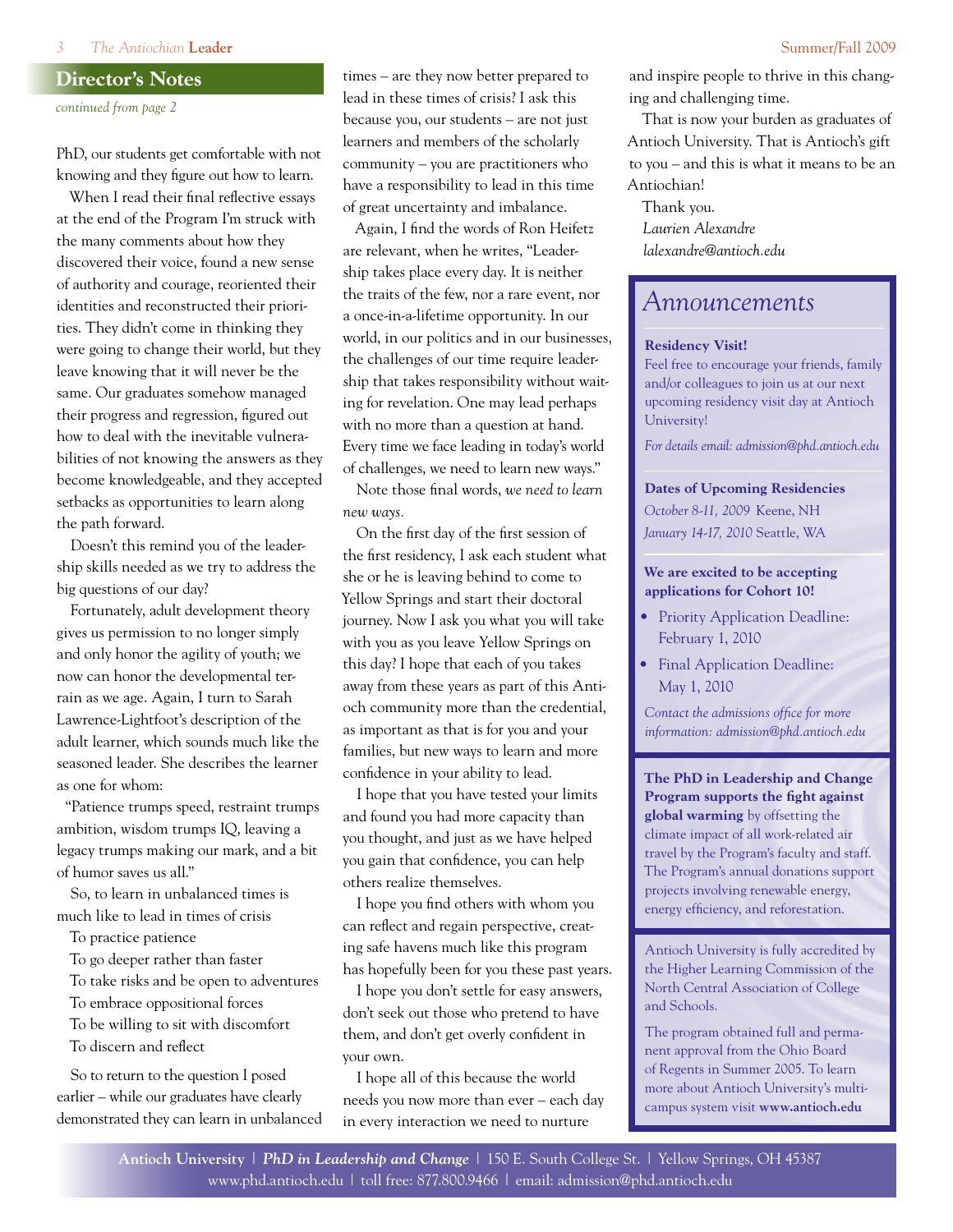#### *4 The Antiochian* **Leader** Summer/Fall 2009

#### **Our Program's Scholarship for the Digital Age**

*continued from page 1*

the ways in which it democratizes scholarship and has the potential to make it more inclusive and more accessible, for its ability to support a wide range of creativity in scholarly production and distribution, and for the manner in which it enhances our own teaching and learning.

One of the ways our Program has successfully embraced 21<sup>st</sup> century capacities is with our extraordinary digital library and information services and support. It is both high touch *and* high tech. Our global student body can access online resources and databases 24/7. Full-text dissertations are downloadable onto personal computers almost instantaneously. The University's Inter-Library Loan/Document Delivery system, known as "We Deliver," allows students and faculty to place requests from their home computer for electronic or hardcopy holdings, and we have a 99% fill rate on all requests no matter from where the material must be found. For someone who attended graduate school in the early 1980s, I am still amazed by the seeming magic of so many articles from such diverse sources appearing overnight for my personal research and scholarship. Or, the convenience of the occasional hardcopy book being delivered to my home office as I make my morning coffee.

Yet the tremendous technological capacities now at our fingertips would mean little if we did not provide the training to empower learners to know how to access these virtually infinite repositories. The Program offers bibliographic instruction at each residency and every student marvels at the personalized process of one-on-one search training sessions between residencies with our Program's graduate librarian, Deb Baldwin. It is her sensibility of service to student learning, to being each student's "personal librarian" as she is prone

to say, which harnesses the overwhelming potential of digital information into each learner's resource and toolkit to enable him or her to engage in well-researched scholarship. Indeed, he/she can become life-long learners in the digital age.

It is part of the mythology of an earlier academic period that, in all but the rarest of cases, the only people to read a dissertation were the dissertation committee and the candidate's mother! No longer is that the case. Given our commitment to support effective scholar-practitioners whose study and practice helps to lead change in their organizations and communities, the PhD Program made the decision from the outset that our dissertations would not sit on dusty shelves locked away in academic libraries. From our very first dissertations produced in 2006, electronic versions have been archived in a global repository and thus, made available to any and all who have access. As of the writing of this article, the PhD Program has 44 dissertations available with the click of a cursor from OhioLINK's Electronic Theses and Dissertations archive.

They are definitely being accessed as the chart below demonstrates.

It isn't just the sheer number of downloads reflected in these numbers which is impressive. Data tells us that these download requests are coming from countries all across the globe. In the month of June 2009 alone, downloads were made from 19 educational institutions, including UC Berkeley, Yale, Gallaudet and Vassar, and 45 countries including Australia, Bangladesh, Brazil, India, Iran, Malaysia, Netherlands, Poland, Portugal, Saudi Arabia, Singapore, Uganda and the United Kingdom. Knowing this is not only personally satisfying to the dissertation authors but it also fulfills one of the Program's desires – to use technology to make information more accessible and to be expansive in our thinking about the delivery models we employ.

The vast majority of our students' culminating scholarship work is in the form of PDF versions of traditional wordbased dissertations. Once the dissertation document is completed and approved by the dissertation committee, it is submitted (as a pdf) to the OhioLINK ETD repository. It is at that point that the access and delivery becomes global and

*continued on next page*

|                        | 2006 | 2007 | 2008 | 2009 |
|------------------------|------|------|------|------|
| <b>Leadership PhD</b>  | 3    | 12   | 24   | 44   |
| January                |      | 137  | 410  | 620  |
| February               |      | 67   | 414  | 729  |
| March                  |      | 148  | 385  | 923  |
| April                  | 87   | 175  | 407  | 895  |
| May                    | 90   | 178  | 391  | 365  |
| June                   | 62   | 249  | 304  | 565  |
| July                   | 69   | 223  | 335  |      |
| August                 | 69   | 216  | 465  |      |
| September              | 59   | 204  | 557  |      |
| October                | 50   | 191  | 650  |      |
| November               | 50   | 381  | 588  |      |
| December               | 80   | 365  | 608  |      |
| <b>Total Downloads</b> | 616  | 2534 | 5514 | 4097 |

**Antioch University** | *PhD in Leadership and Change* | 150 E. South College St. | Yellow Springs, OH 45387 www.phd.antioch.edu | toll free: 877.800.9466 | email: admission@phd.antioch.edu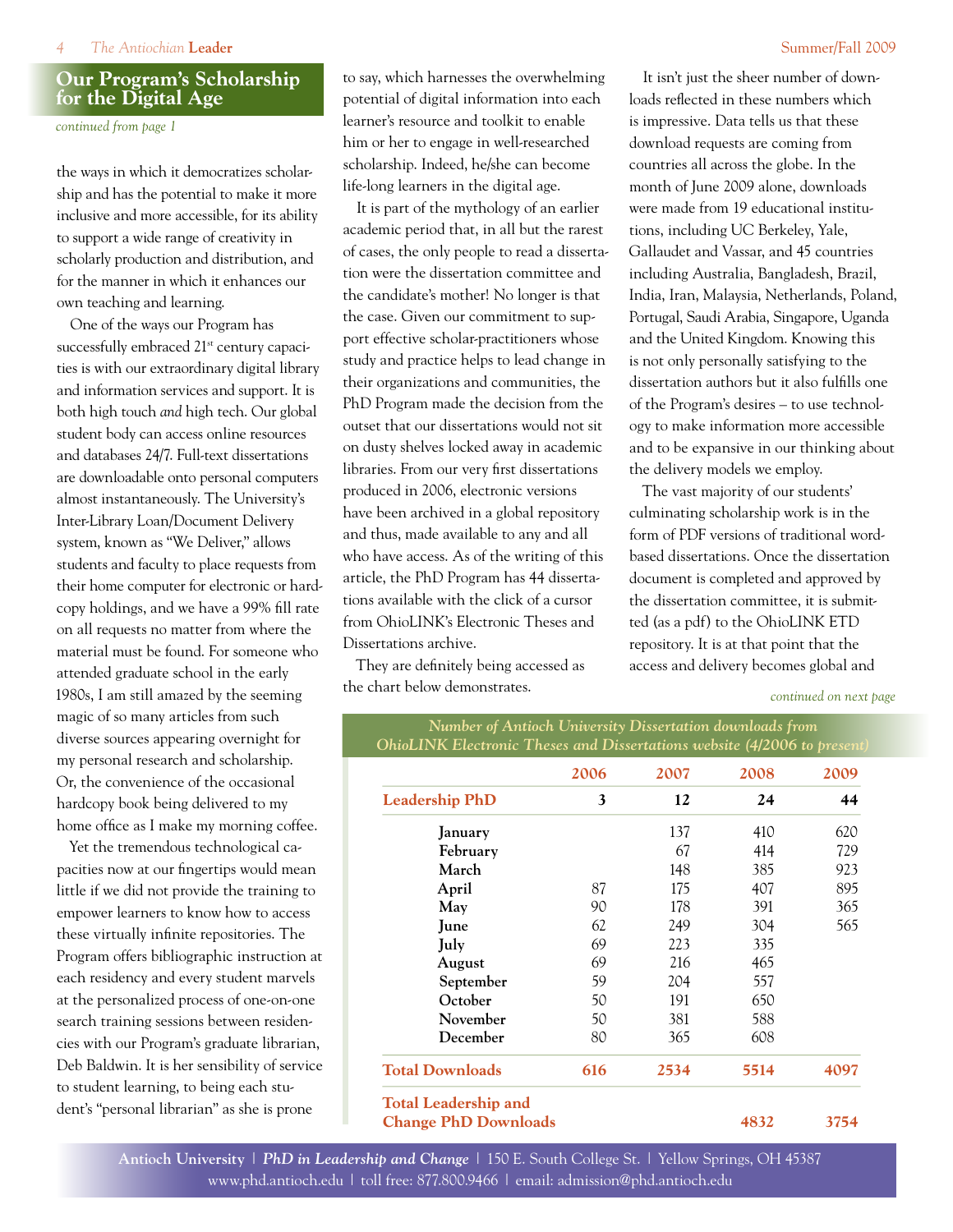#### **Our Program's Scholarship for the Digital Age**

*continued from page 4*

near instantaneous. By clicking on this link (http://www.ohiolink.edu/etd/search. cgi?q=instcode:antioch&field=&pagesize =30&dept.facet=Leadership%20and%20 Change&sort=author) you can peruse the Program's dissertations to date.

In addition to seeing technology as a way to make our students' efforts accessible worldwide, we are also committed to using technology to support the process of creative scholarship itself. "Creative" in this sense isn't meant to be taken narrowly as only referring to supporting "art", although that is important too; rather, it means to allow media-enhanced capacities to support and enrich creative inquiry and research into all fields, from education and management, to organizational change as well as the arts.

Thus, as our students engage in researching the perplexing challenges of their professions, they now have at their disposal the ability to gather their data, make meaning of their evidence, and present their findings using a range of media-enhanced capacities such as video streaming, hyperlinks, digitalized formats, and web-based presentations. The accompanying sidebar

highlights a few of our Program's media enhanced dissertations, three of which have already won international awards in each of the last three years.

While certainly not ahead of the pack in this regard, Antioch's PhD in Leadership and Change Program is striving to offer a learning community that models the technologically infused organizations of the 21<sup>st</sup> century and that incorporates the appropriate tools, resources and training such that its graduates can, indeed, be effective scholar-practitioners engaged in leading change that wins victories for communities and workplaces worldwide.

# *Our Media-Enhanced Dissertations and Awards*

**The following students have created dissertations that bring the immediacy of the experiences of their study participants alive so that readers can come into a deeper awareness of the issues explored in each study. Immediacy is one of the most powerful benefits of the open access and media enhancement revolution. It has been tremendously rewarding to serve these students in their challenging and extraordinary works as Chairperson of their dissertations.** *– Carolynn Kenny (ckenny@antioch.edu)*

**Dr. William Scott Wallace** – Cohort 1 *Portraits: Discovering Art as a Transformative Learning Process at Midlife*

**Dr. Luane Davis Haggerty** – Cohort 2 *Adjusting The Margins: Building Bridges Between Deaf and Hearing Culture Through Performance Arts*

Nomination: Pulitzer Prize 2007 for a script for her original play, *Windows of the Soul* from her dissertation

**Dr. Laura Lynn** – Cohort 2 *Dialogue as Performance, Performance as Dialogue*

**Dr. Raquel Dolores Gutierrez** – Cohort 3 *Life-Affirming Leadership: An Inquiry into the Culture of Social Justice*

**Dr. Heather Forest** – Cohort 4 *Inside Story: An Arts-Based Exploration of the Creative Process of the Storyteller as Leader*

**Dr. Lucy Elizabeth Barbera** – Cohort 4 *Palpable Pedagogy: Expressive Arts, Leadership, and Change in Social Justice Teacher Education*

**Roger Jason Fuller** – Cohort 4 *Threads in a Tapestry: An Ethnographic Evaluation of Milken Community High School's Tiferet Fellowship Program*

#### **Dr. Guylaine Vaillancourt** – Cohort 5

*Mentoring Apprentice Music Therapists for Peace and Social Justice Through Community Music Therapy: An Arts-Based Study*

# *Cohort 9* **Demographics**

#### **ETHNICITY**

| Caucasian                  | 50% |
|----------------------------|-----|
| African American           | 25% |
| Latino                     | 4%  |
| Native American            | 7%  |
| Other                      | 14% |
| <b>AGE</b>                 |     |
| In their 20s               | 3%  |
| In their 30s               | 18% |
| In their 40s               | 36% |
| In their 50s               | 39% |
| In their 60s               | 4%  |
| <b>GENDER</b>              |     |
| Female                     | 61% |
| Male                       | 39% |
|                            |     |
| <b>OCCUPATIONAL SECTOR</b> |     |
| For-Profit                 | 11% |
| Non-Profit                 | 25% |
| <b>Higher Education</b>    | 36% |
| K-12 Education             | 3%  |
| Consultants                | 14% |
| Government                 | 11% |
| <b>LOCATION</b>            |     |
| Midwest                    | 39% |
| East                       | 14% |
| South                      | 4%  |
| West                       | 18% |
| Northwest                  | 14% |
| International              | 11% |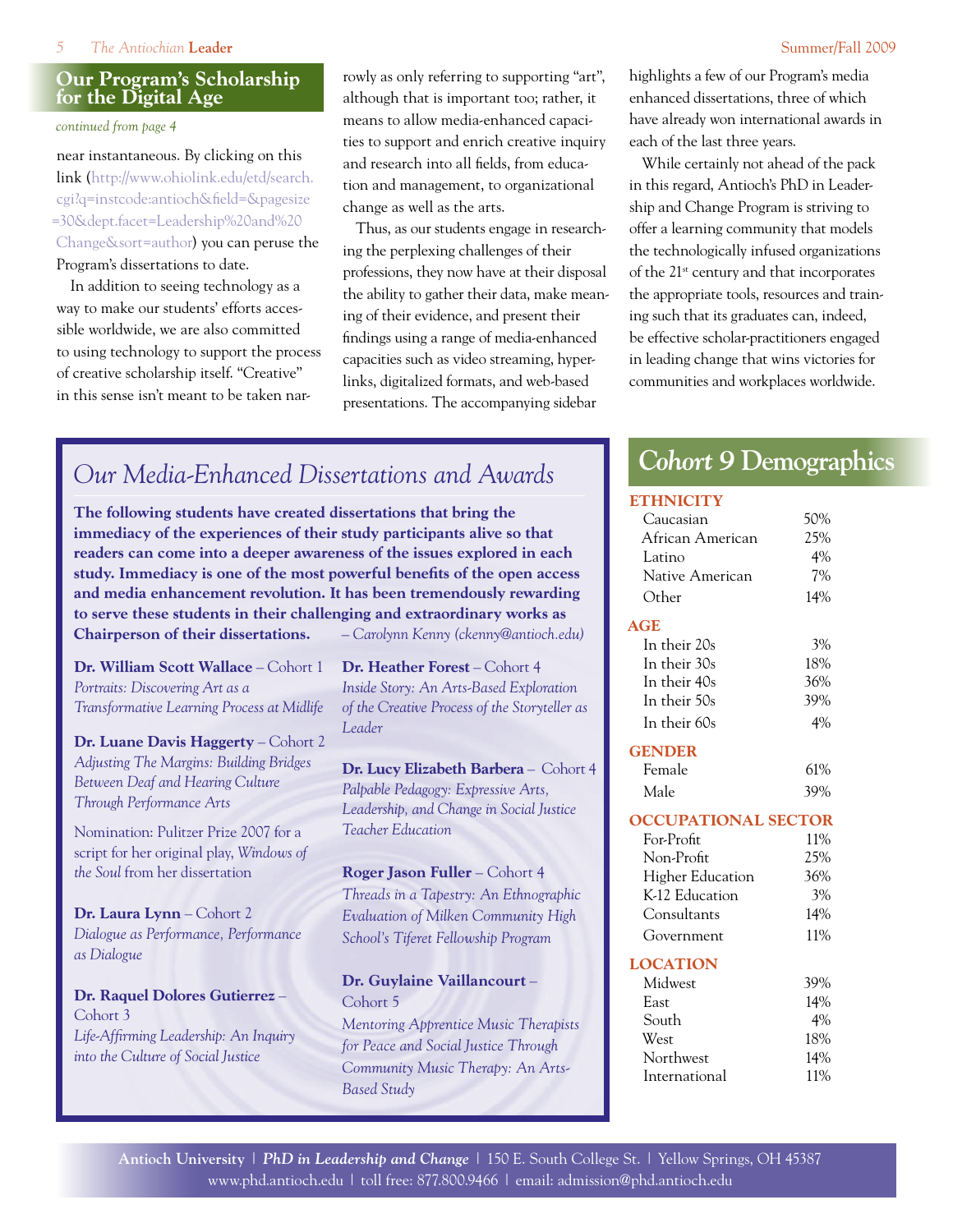# **Student and Alumni Updates**

#### *Cohort 1*

**Dr. Beth Birmingham** recently coauthored a book chapter titled "Green Heroes Re-Examined: An Evaluation of Environmental Role Models" as part of the book *Leadership for Environmental Sustainability* (B.W. Redekop ed., Routledge Press) to be published in 2010. The book uses the general Citizen Leadership characteristics in comparing and contrasting the leadership of "celebrity" activists like Leonardo Di Caprio and others to

grass roots citizen environmentalists who are frequently persecuted or martyred for their cause (such as Wangari Maathai, José Matilde Bonilla, Chico Mendes).



*Dr. Beth Birmingham*

**Dr. Miriam Grace** was appointed as a Fellow of the International Association of Software Architects (IASA), a global non-profit association focused on the IT architecture profession through education, advocacy, events, and the development of best practices. Dr. Grace is Chair of the

IASA Curriculum Committee which develops the curriculum that will lead to architect certification and reviews all learning content made available to over 12,000 members world-wide. To learn [more about IASA, visit: http://www.](http://www.iasahome.org/)

iasahome.org



*Dr. Miriam Grace*

*Cohort 2*

#### **Dr. Scott J. Allen**

served as one of the guest editors for the *Journal of Leadership Education* (Volume 8, Number 1). The issue focused on Challenges in Leadership Development. He also



*Dr. Scott J. Allen*

published a paper based on his dissertation titled "An Exploration of Theories of Action in Leadership Development: A Case Study" in the *Organization Development Journal* (Volume 27, Number 2).

**Dr. Gary Ballou** presented his dissertation research at the 2009 Leadership Conference at Central Washington University this past March and at the 2009 Research Conference at Central Washington University this past April. In addition, Dr. Ballou was recently named to the newly-formed National Commission for Community Colleges and Teacher Education. The commission is charged with exploring the joint efforts of universities and community colleges to strengthen teacher education programs in the United States as part of President Barack Obama's campaign to expand the role of the nation's community colleges.

#### **Dr. Sean Creighton**

was the commencement speaker for the 2009 graduation at Southern State Community College where he delivered a strong message about the value of higher



*Dr. Sean Creighton*

# authored the chapter

"The Tao of Value Leadership and the Power of Interdependence" in the recently published, *Power and Interdependence in Organizations* (Cam-

**Dr. Caroline Fu**



*Dr. Caroline Fu*

bridge University Press, 2009). Dr. Fu is currently Assistant Professor of Leadership Studies at Gonzaga University teaching "The Tao of Leadership". To learn more visit: https://connect.gonzaga.edu/fu

**Dr. Dee Giffin Flaherty** was recently hired by the mayor of Pittsburgh, Luke Ravenstahl, to write 11 white papers to articulate his initiates for the 2009 campaign. The papers served as a comprehensive statement of his political positions and his vision for the future. Mayor Ravenstahl won the primary election in May in a landslide victory and is well positioned for the general election in November.

#### **Dr. Janet Rechtman**

published "The Road Made By Walking: Participatory Evaluation and Social Change" in the May 2009 issue of the peer reviewed journal *The Foundation Review*.



*Dr. Janet Rechtman*

[To learn more, visit: http://www.](http://www.foundationreview.org/) foundationreview.org/

**Dr. Charis Sharp** recently accepted the position of Interim Head of School for Cedar River Montessori School in Renton, Washington. In her new position, Dr. Sharp will focus on board development, strategic planning, community communications and marketing.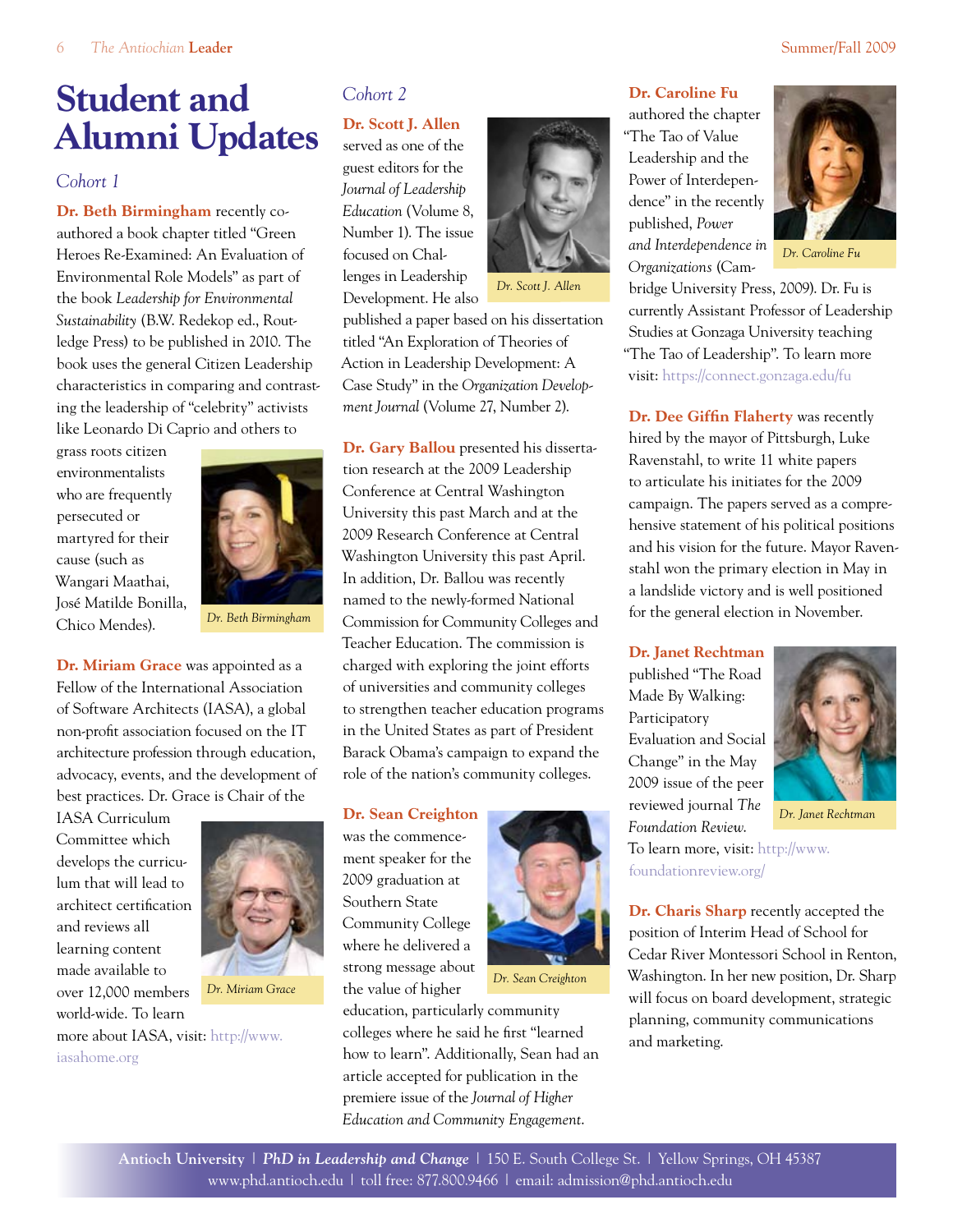#### *Cohort 3*

#### **Dr. Rhoda Weiss**

was named to the United States Air Force National Civic Leaders Board for a multi-year term. She continues to be the strategy columnist for *Health Services* 



*Dr. Rhonda Weiss*

*Marketing* magazine and was quoted recently in *Heath Leaders* magazine on trends in communications and marketing.

#### *Cohort 4*

**Dr. Heather Forest** recently published, "Artful Leadership for Creating Positive Social Change: Reflections on an Arts-Based Autoethnography" in the May 2009 edition of the interdisciplinary journal of storytelling studies, Storytelling, *Self and Society*.

To learn more please visit: http://www. [course.unt.edu/efiga/SSS/SSS\\_Journal.htm](http://www.course.unt.edu/efiga/SSS/SSS_Journal.htm)

#### **Dr. Kim McNa-**

**mara** was recently promoted to Dean of Student Development at Olympic College.

To learn more about Olympic, visit: http:// www.olympic.edu



*Dr. Kim McNamara*

#### *Cohort 5*

**Chip Espinoza** has recently authored,

*Managing the Millennials: Discover the Core Competencies Needed for Managing Today's Workforce* (Wiley, 2010). Backed by years of serious research,



*Chip Espinoza*

*Managing the Millennials* provides managers of all ages with specific recommendations and tools for engaging this burgeoning demographic of the "millennial" generation – some 78 million strong.

**Laura Santana** has played a key role in designing, launching, and delivering a multi-year, multistaged Leadership Development initiative in Spanish with the Banco de Credito



*Laura Santana*

Peru. The bi-lingual cross-functional delivery team includes staff from all three North America Center for Creative Leadership (CCL) campuses, as well as a team of international coaches from Mexico, Venezuela, and the U.S. Since February 2009, 88 executives have participated in classroom and experiential activities, as well as ongoing executive coaching for sustained development.

#### **Dr. Harriet**

**Schwartz** was recently promoted to Assistant Professor in the Master's of Professional Leadership Program at Carlow University. This summer Harriet



also received a grant from Carlow's Grace Ann Geibel Institute for Justice and Social

Responsibility to fund her podcast project "Leading Toward a Just and Merciful World".

#### **Dr. Guylaine Vaillancourt** was

recently appointed as the new President of The Canadian Association for Music Therapy. In addition, Guylaine accepted the position of Assistant Professor of Creative



*Dr. Guylaine Vaillancourt*

Arts Therapies at Concordia University in Montreal, Canada.

To learn more about Concordia, visit: http://www.concordia.ca/

#### *Cohort 6*

#### **Jane Alexandre**

presented, "Leading and Facilitating Change in Systems – A View for Dance" at the 2009 Dance Under Construction XI: Choreographing



*Jane Alexandre*

Politics/The Politics of Choreography Conference hosted by the UCLA Department of World Arts and Cultures this past May. Jane has been working in the New York City area dance world for more than 30 years as a performer, writer, choreographer, director, producer, and administrator. She is at present an artistic director of Evolve Dance, Inc and the co-Director of the Y Dance Program at the Family YMCA in Tarrytown, New York.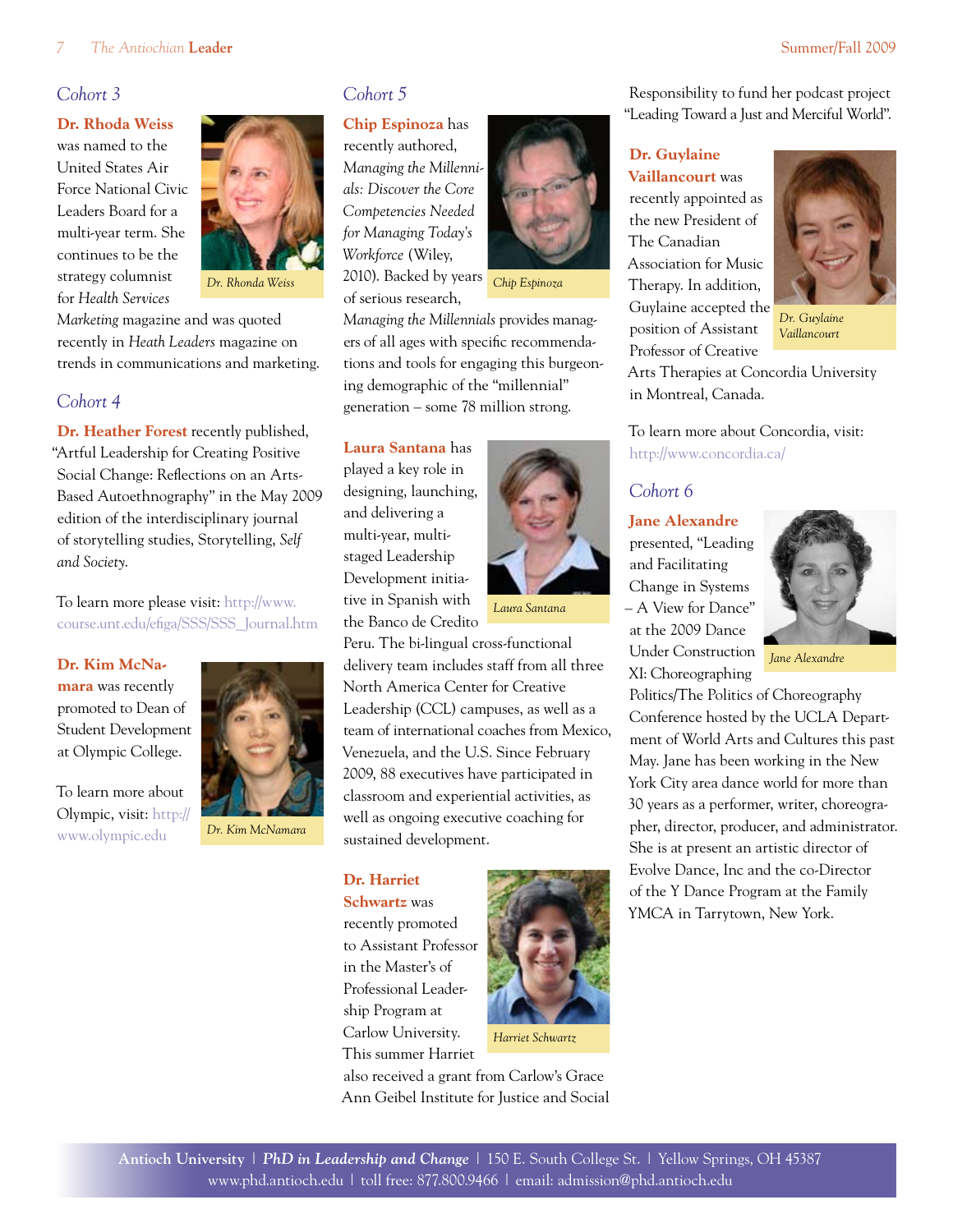

*Lillian Drakeford and Cheryl Jordan*

*Several members of Cohort 6 pictured during their last face-toface residency, Spring 2009*



*Carolyn Love*



*Naomi Nightingale and Annette Squetemkin-Anquoe*

#### *Cohort 7*

#### **Kara Malenfant**'s

article "Leading Change in the System of Scholarly Communication: A Case Study of Engaging Liaison Librarians for Outreach to Faculty" will be published in



*Kara Malenfant*

the upcoming January 2010 edition of the *College & Research Libraries Journal*.

To learn more, visit: http://www.ala.org/ [ala/mgrps/divs/acrl/publications/crljournal/](http://www.ala.org/ala/mgrps/divs/acrl/publications/crljournal/collegeresearch.cfm) collegeresearch.cfm

The **Rev. Dr. Wayne Walters** was appointed Senior Pastor of the over 1000 member Burbank First United Methodist Church in Burbank, California this past July. Wayne's new



church has a robust community presence as well as a strong children and family ministry program. In his new role, Wayne will be leading 25 staff members and about 100 volunteers. Wayne has been a United Methodist pastor for thirty years and for the last two years was serving a small church in Sierra Madre, California.

#### *Cohort 8*

**Kate O'Neill** presented "The Global Modules Project: Learning Worldly Leadership" at The From Global to Worldly Leadership Symposium this past May in the United Kingdom. Kate's presentation detailed her Global Modules project work in which an online learning solution allowed students to explore concepts such as ethics, justice, and integrity, and promotes the development of the skills and attitudes students will need to be successful leaders and followers in diverse, intercultural, and globally networked workplaces.

#### **Alpha Woodward**

was recently awarded a Michael Cohl scholarship from the Music Therapy Trust Fund in Canada and was recently elected to the first Alumni Board of Capilano

University where she helps to forge a vital role for alumni in the University's development and growth in Vancouver.



*Alpha Woodward*

## *Cohort 9*

**Michael Davis** presented a workshop on the U.S. Department of Justice; National Impact of Crime Program Curriculum entitled "The Ripple Effect" at the 24th National Conference on Preventing Crime in the Black Community. To learn more, visit: www.preventblackcrime.com Additionally, Michael recently contributed to The Ohio State University's Community Safety Institute Knowledge Center Newsletter, Spring 2009. To read his contribution, "Impact of Crime Programming on Public Safety Initiative", visit: [http://groups.google.com/group/osu-youth](http://groups.google.com/group/osu-youth-violence-prevention-advisory-board/web/csi-knowledge-center-newsletters)violence-prevention-advisory-board/web/ csi-knowledge-center-newsletters

#### **Dr. Funso**

**Oluyitan**, a retired professor of communication, for many years has been raising a new generation of African youths to combat corruption. His latest seminar



*Dr. Funso Oluyitan*

was at the Leadership Institute, Jos, Nigeria where 21 student leaders of four Nigerian universities took a public oath to shun corruption in all its ramifications for the rest of their lives. To learn more visit: http://www.leadershipinstitutenigeria.com/

#### **Kim John Payne**

recently published *Simplicity Parenting: Using the Power of Less to Raise Calmer, Happier and More Secure Kids* (Ballantine Books/Random House).



[To learn more visit: www.simplicity](http://www.simplicityparenting.com/) parenting.com.

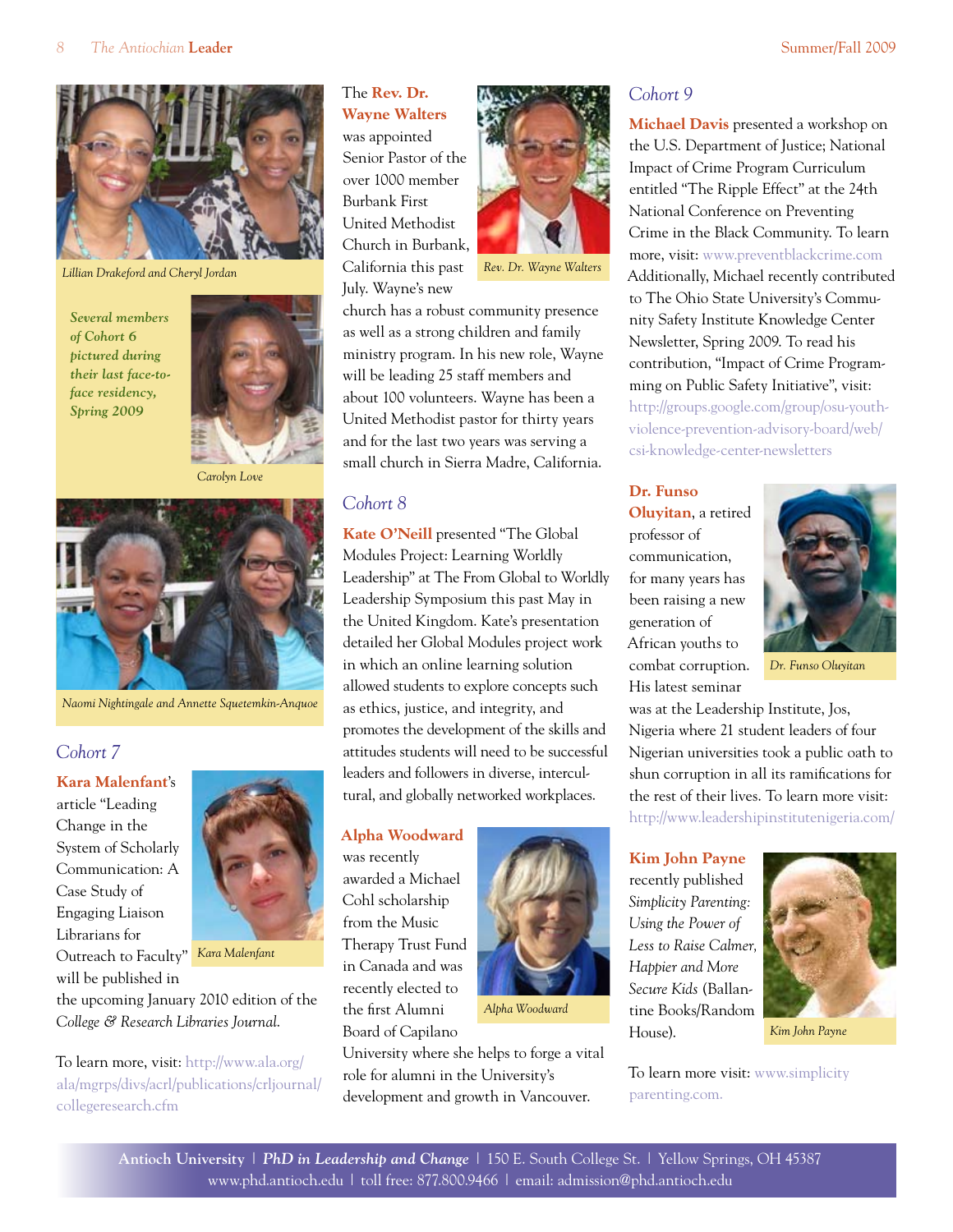# **Faculty Updates**

#### **Deborah Bald-**

**win** recently spoke about Antioch University's Electronic Thesis and Dissertation Program to the Ohio Electronic Theses and Dissertations Association annual meeting. To



*Deborah Baldwin*

learn more, visit: http://www.oetda.org/

**Dr. Lize Booysen** co-authored the South African chapter entitled "Culture and Leadership in South Africa" included in the second GLOBE book, *Culture and Leadership Across the World: The GLOBE Book of In-Depth Studies of 25 Societies.* The book recently won the 2008 Ursula Gielen Global Psychology Book Award which is given every year to the book that makes the most significant contribution to psychology as a global discipline by the International Psychology Division (52) of the American Psychological Association. Dr. Booysen also co-authored a chapter in the *International Handbook on Diversity Management at Work: Country Perspectives on Diversity and Equal Treatment*, an international book on diversity management. Additionally, this past spring Dr. Booysen delivered a key note address at The American Society for Training and



Development Conference entitled, "Leadership in the Context of Social Identity Differences". To learn more, visit: http:// www.astd.co.za/

*Dr. Lize Booysen*



*Dr. Mitch Kusy and Dr. Elizabeth Holloway*

**Drs. Elizabeth Holloway** and **Mitch** 

**Kusy** have been busy with presentations related to their national research study on toxic personalities and their most recent book *Toxic Workplace! Managing Toxic Personalities and Their Systems of Power*  (Jossey-Bass, 2009), which has just been translated into Portuguese. With national and international conference appearances in Australia and New Zealand, they have been interviewed about their work through various media outlets including CNN.com/life, Radio America, Careerbuilders, Latino News and Coaching Leadership Academy.

# **Recent Dissertations**

#### *January – July 2009 (Listed in order of defense)*

#### **Dr. Mark Moir (Cohort 3)**

*Contextual Leadership: The Social Construction of Leadership in a Comprehensive Healthcare System*

The central purpose of this qualitative study was to illuminate the nature of culturally specific processes that emerge within a specific organizational setting and that fuel leader attribution and the social construction of leadership within the complex and dynamic environment of a comprehensive healthcare organization.

#### **Dr. Michael Shoop (Cohort 3)** *Public Service Employees' Experiences in Communities of Practice* Communities of Practice (CoPs) have become a

widely used method



*Dr. Michael Shoop*

to enhance knowledge management, knowledge transfer, innovation and learning in large, complex organizations. This grounded theory study uses a combination of both situational and dimensional analysis to explicate the experience of the participants in a number of CoPs functioning in the British Columbia Public Service. The intent is to offer a deeper understanding of the internal dynamics within CoPs for those interested in facilitating successful CoPs.

#### **Dr. Rhoda Weiss (Cohort 3)**

#### *What's In A Name? The Impact of Organizational Name Changes on Health Care Providers*

The purpose of this study was to explore the impact of organizational name changes in organizations that offer medical and health care programs and services in their communities. While scores of corporate and not-for-profit businesses are changing names, the trend is especially evident among health care organizations – an area with little empirical research on the topic of name changes. Using multiple case studies, this study examined a number of areas and steps in the naming process including origin of the name change; key catalysts, factors, events, and/or critical incidents that led to the suggestion to make the change; the process for identifying a new name; specific individuals and groups engaged in the naming process; and issues surrounding the name selection; process for group and final decision-making; and title and role of the key decision-maker.